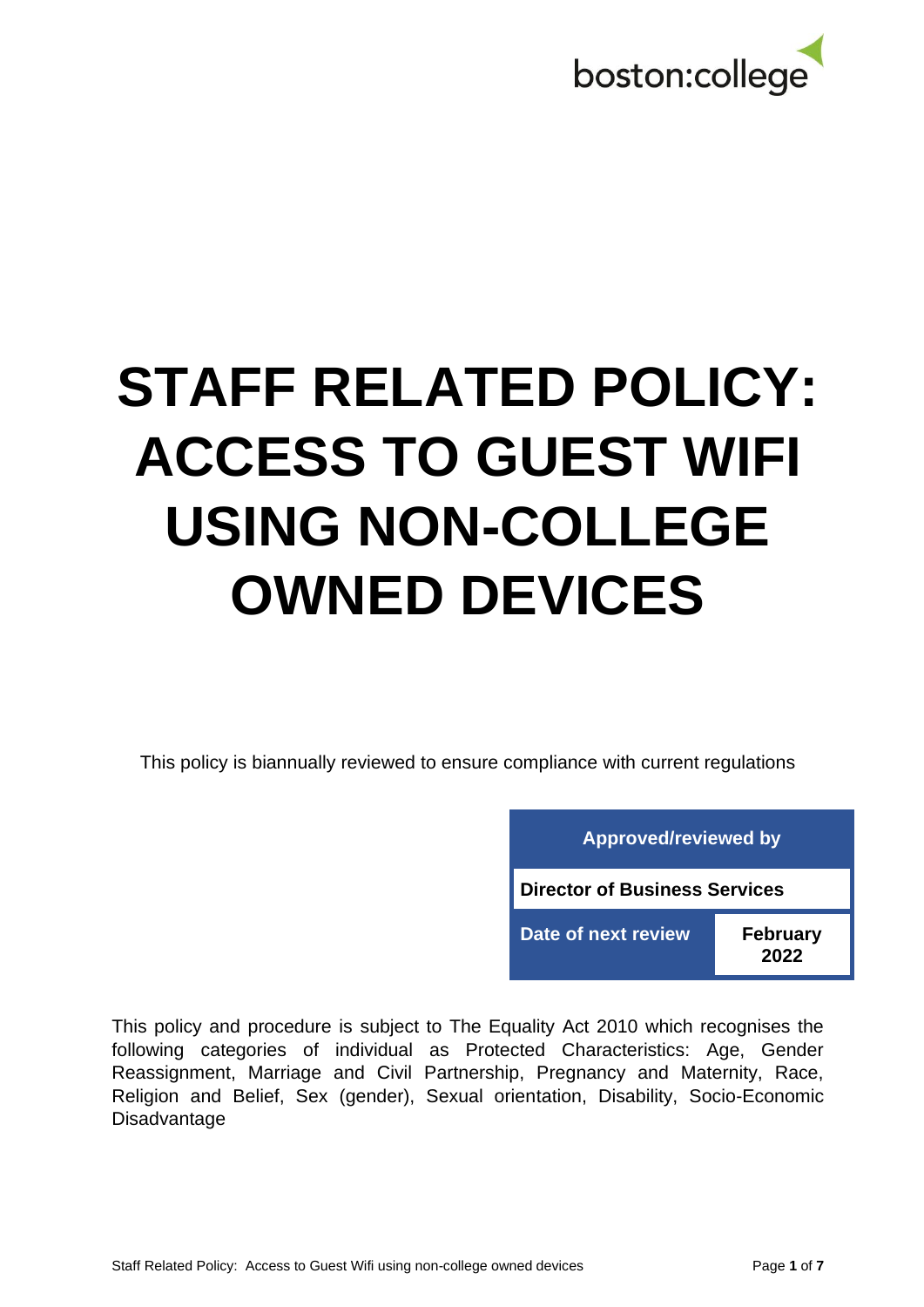

## **1. Introduction**

The aim of this policy is to address the use in College by staff of non-college owned devices, outline the terms, conditions and implications of use and to help mitigate the data security risks associated with this.

This policy is intended to address the use in the workplace by staff of non-college owned electronic devices such as smart phones, tablets and other such devices to access the internet and web based resources.

It is the policy of Boston College to place as few technical restrictions as possible on the development and use of new applications and services. However the use of non-college owned devices to access the internet creates issues that need to be addressed particularly in respect of e-safety and data security.

As data controller Boston College must remain in control of personal data for which it is responsible, regardless of the ownership of the device used to carry out any processing. College information and data must be kept secure - please refer to Data Protection and Data Security Policies.

Employees of the College are required to assist and support the College in carrying out its legal and operational obligations with regard to College data and internet use, co-operating with officers of the College if it is necessary to access or inspect an individual's device that may have been used to access College information.

Employees are advised where ever possible not to use their own devices to access the college network and process College data and information. The College reserves the right to refuse to allow access to particular devices or software where it considers that there is a security or other risk to its systems and infrastructure.

# **2. Security of Systems and Technical Infrastructure**

The College takes security very seriously and invests significant resources to protect data and information in its care. The College is contractually required to comply with the Janet Security Policy, to protect the security of Janet and of its own internal networks.

Where employees use their own devices as a work tool to access internet services, they are expected to be mindful of maintaining the security of the College network and any information that is transferred between the personal device and the College system. Refer to Data Protection and Data Security Policies.

Where a staff member uses their own device to access internet services it is their responsibility to familiarise themselves with the device sufficiently in order to keep themselves and any data processed secure.

In practice this means: -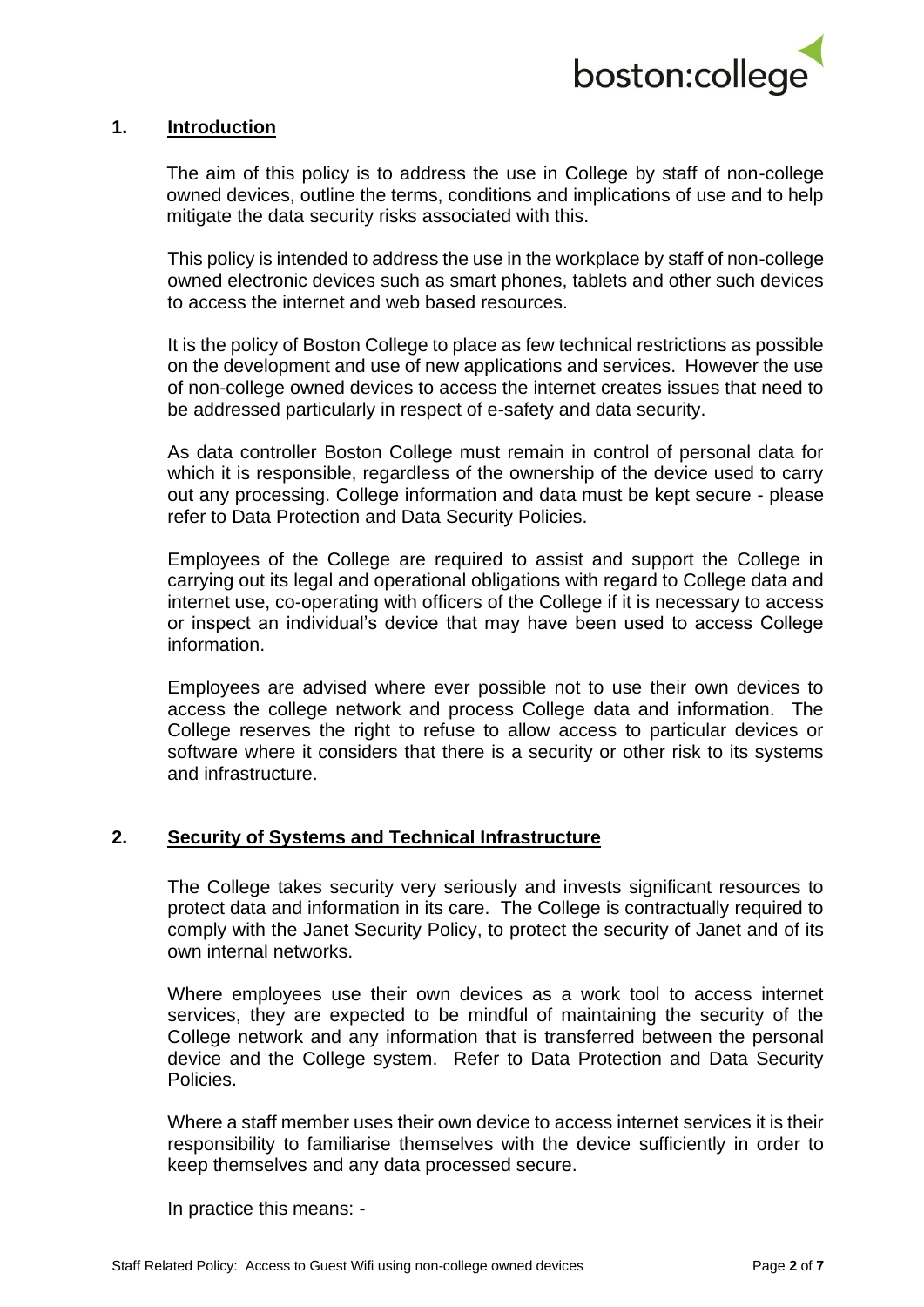

- preventing theft and loss of data
- keeping information confidential
- maintaining the integrity of data and information
- deleting sensitive or commercial emails once actioned
- deleting copies of attachments to emails such as spread sheets and data sets on mobile devices as soon as actioned
- limiting the number of emails and other information that are synced to own device

In the event of a loss or theft of a device, staff members should change their password to any college service accessed from that devices. It is recommended this is done for any other services that have been accessed via that device, e.g. social networking sites, online banks, online shops.

In the event of loss or theft of a device you should report the matter promptly to the ICT Manager to enable access to College systems by a device or user to be revoked if possible.

Certain data should never be stored on a personal device, this includes personal data and data that is covered under the Data Protection Act. Any College data that is kept must be stored with the appropriate level of security. If there are any doubts as to the level of security that should be attached to particular data please refer to the appropriate manager, ICT Manager, HR, Funding and Registry Manager.

Failure to comply with this policy could be considered a disciplinary offence.

# **3. Security and e-Safety of Staff IT Users**

Boston College is committed to providing a safe environment for learners and staff including the online environment.

College staff are required to play their part in maintaining a safe working environment and in terms of College provided internet services this means keeping software up to date and avoiding content that threatens the integrity and security of their own device, the College systems and the devices of learners and others. This includes ensuring that the device automatically locks if inactive for a period of time.

The College Social Media Policy provides standards expected on appropriate online behaviour between staff and learners. It is particularly important to maintain a distinction between personal content and work related content especially where interaction takes place between individuals (staff and learners) and where images and content are shared and published.

#### **4. Monitoring of User Owned Devices**

The College will not monitor the content of user owned devices for threats to the technical infrastructure of the institution. However the College reserves the right to prevent access to the College network by any user or device that is considered a risk to the network.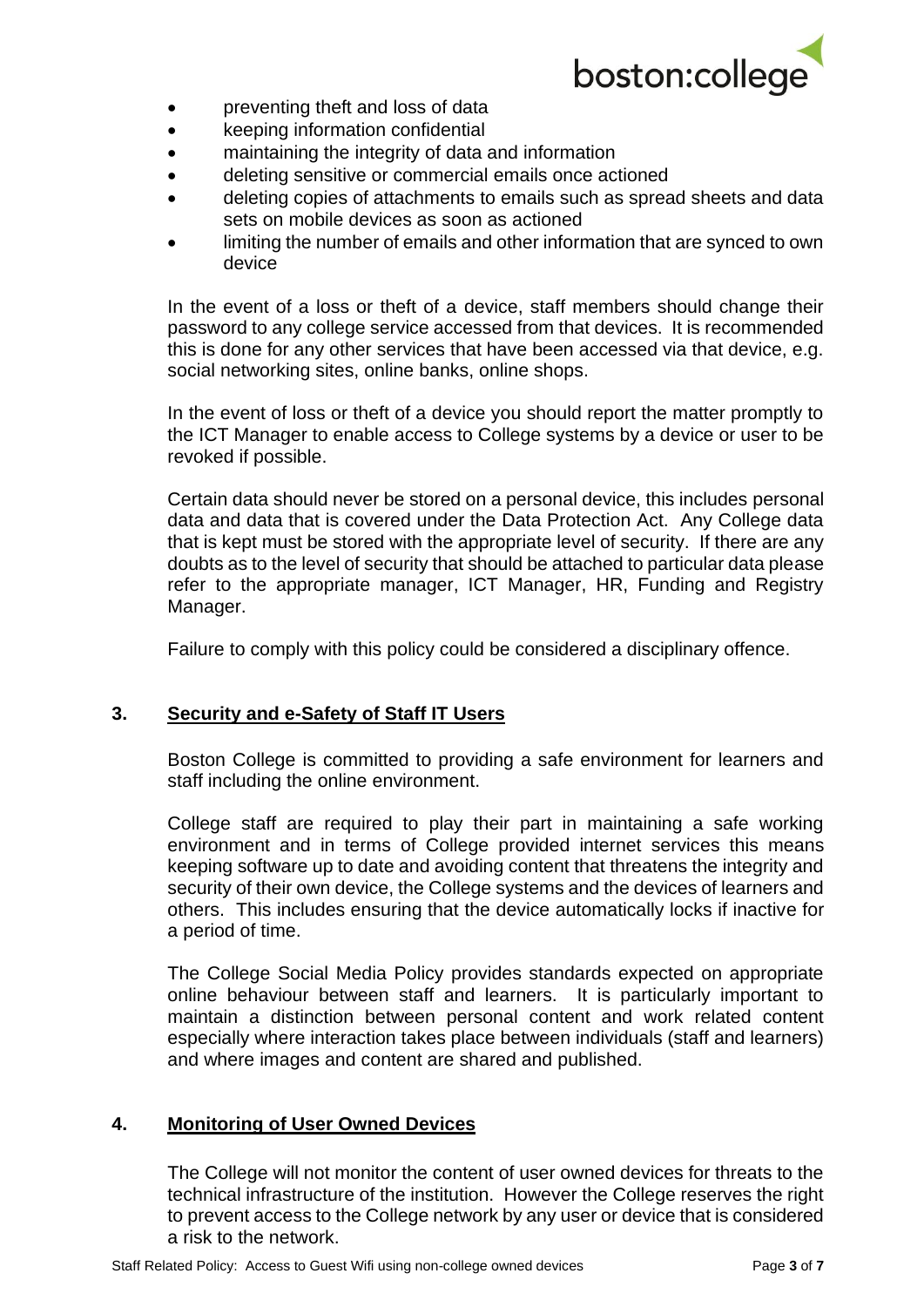

In exceptional circumstances the College may require access to information stored on personal devices where breaches to College data occur or under Freedom of Information requests. In those circumstances every effort will be made to ensure that the College does not access the private information of the individual. It is advised therefore that College data and information should not be stored and processed on personally owned devices.

# **5. Compliance with Data Protection Obligations**

The College is committed, as data controller, to treating all personal data fairly and lawfully in line with the Data Protection Act 1998 (DPA). This includes the requirement to keep personal data up-to-date, and to handle it securely and to keep it for no longer than is necessary

College staff are required to comply with the College data protection policy and requirements. Please refer to the Data Protection and Data Security Policies.

## **6. Acceptable Use of User Owned Devices**

The College requires that staff conduct their online activities appropriately and in compliance with the terms of the Acceptable Use Policy (AUP) through the Joint Academic Network (JANET).

Failure to comply with the Acceptable Use Policy could be considered a disciplinary matter.

#### **7. Support**

The College takes no responsibility for supporting staff owned devices.

## **8. Theft, loss, damage and fees**

The College is not liable or responsible for any theft, damage or loss for any staff or learner owned devices or for the personal information on any such device. It is the responsibility of the owner of the device to ensure that the device is safe and secure.

The College is not responsible for any fees associated with using any personal technology devices. All fees and charges related to texting or internet use on any staff or learner owned device remains the sole responsibility of the owner.

#### **9. Incidents and Response**

Where a security incident, involving staff using their own devices, arises at the College this matter will be dealt with very seriously. The College will act immediately to prevent, as far as reasonably possible, any harm or further harm occurring. The ICT Manager will review what has happened and decide on the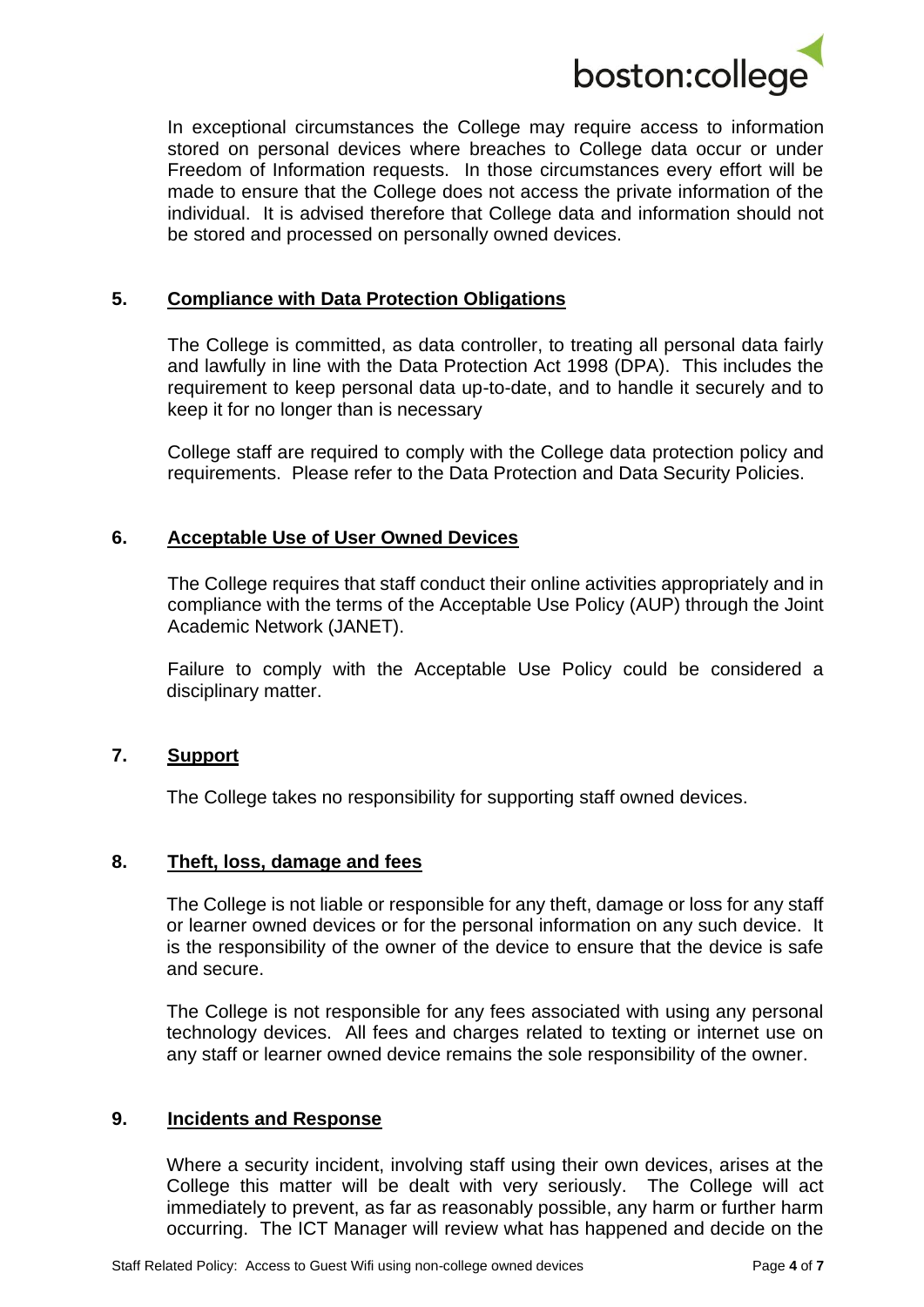

most appropriate and proportionate course of action. Sanctions may be put in place, external agencies may be involved or the matter may be resolved internally depending on the seriousness of the incident. This is in line with the College Data Security Policies and the Janet Acceptable Use Policy. Serious incidents will be dealt with by senior management, in consultation with appropriate external agencies if necessary.

## **10. Compliance, sanctions and disciplinary matters**

Compliance with this policy forms part of the employee's contract of employment and failure to comply may constitute grounds for action under the College's disciplinary policy.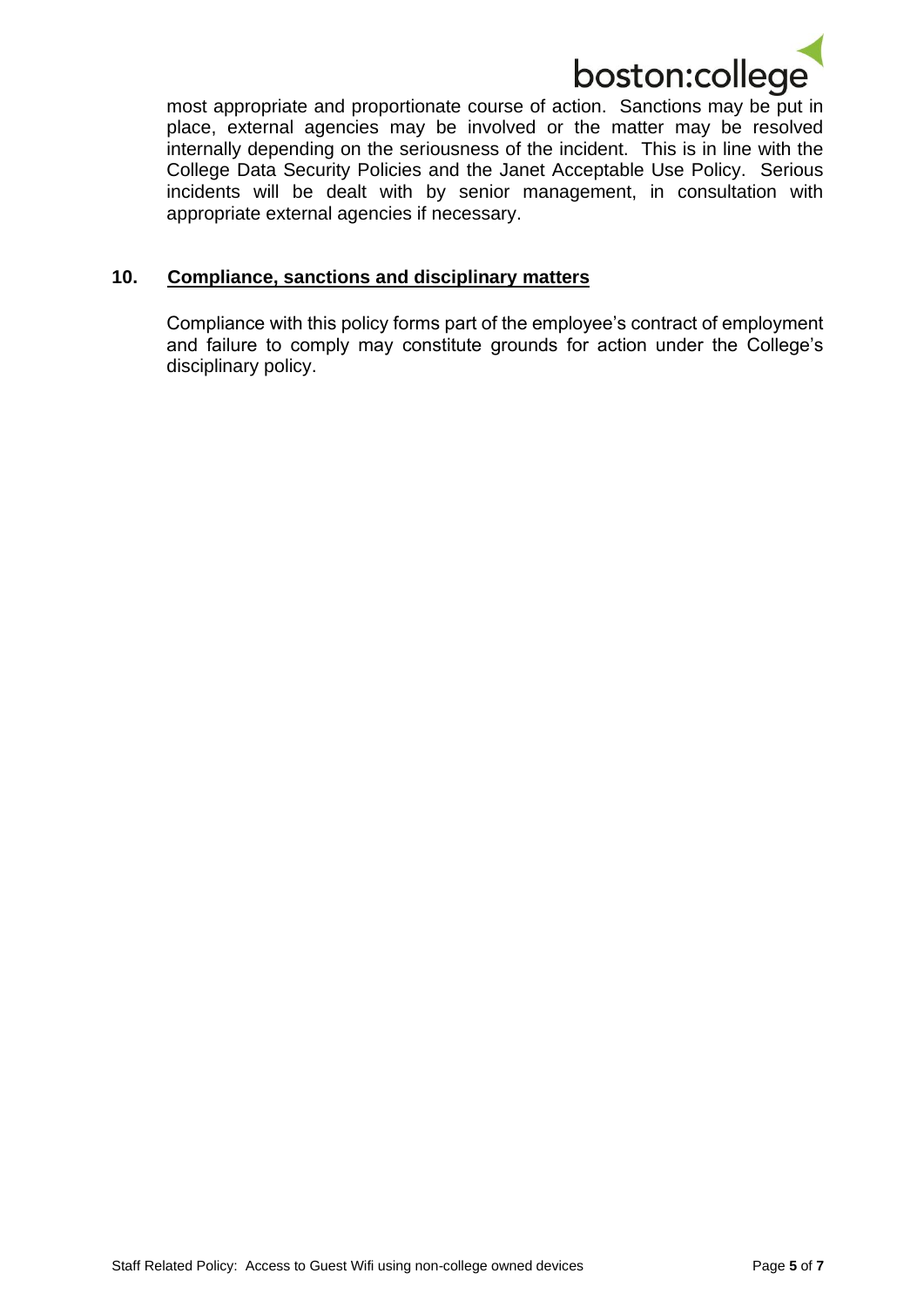

# **EQUALITY IMPACT ASSESSMENT**

#### **1. What is the name of the policy?**

Staff Related: Access to WiFi – using non-College owned devices.

### **2. What is the aim of the policy?**

To address the use in College by staff of non-college owned devices and to mitigate the data security risks associated with this.

**3. Who does the policy impact on?** (Staff, learners, partners etc.)

College staff – academic and non-academic, learners and visitors to the College.

## **4. Who implements the policy?**

IT Manager/CSU Manager, HR Managers, Registry Manager, ILT Team for training and development.

# **5. What information is currently available on the impact of this policy?**

(This could include data that is routinely collected for this policy and/or minutes from management or team meetings. It could also include conversations with students and/or staff who have used this policy in their day to day role).

None within the college however case studies and information from the educational community supports the use and development of ILT within teaching and learning – opening up the use of WiFi and widening access to individuals is seen to support TL&A.

#### **6. Do you need more information before you can make an assessment about this policy?**  (If yes, please put down what information you need and identify in the action plan, how you intend to collect it) No

## **7. Do you have any examples that show this policy is having a positive impact on any of the equality characteristics shown in Table.1?**

The opening up of College WiFi should have a positive impact on teaching, learning and assessment regardless of equality characteristic – in some cases it could even support and enhance delivery methods and techniques to support individuals within the protected characteristics..